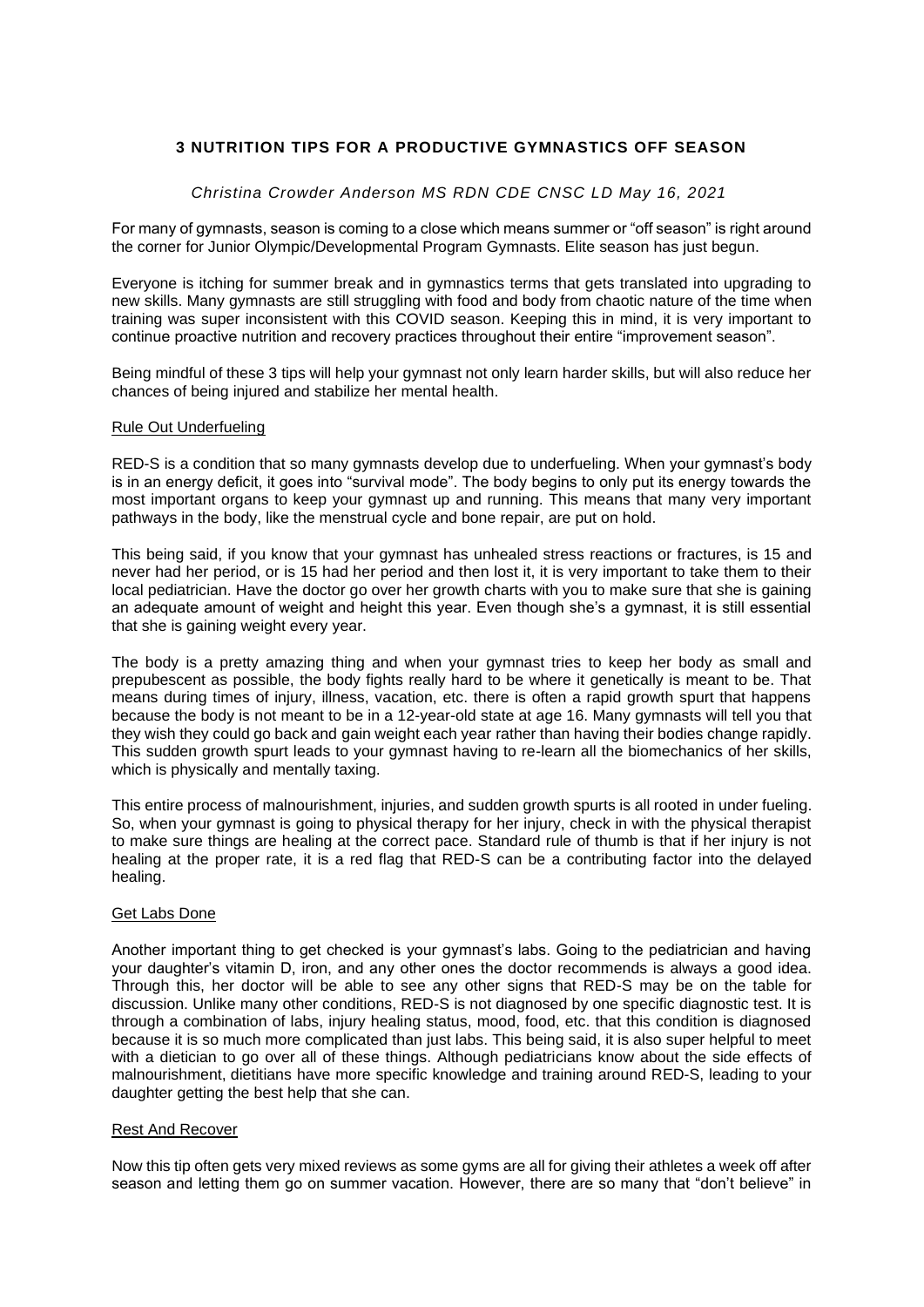rest and recover days. Your athlete has been going non-stop all season long and her body needs a break.

The reality is that most [gymnasts](http://-https/www.christinaandersonrdn.com/how-to-fuel-the-gymnast-on-days-off-gym/?utm_source=rss&utm_medium=rss&utm_campaign=how-to-fuel-the-gymnast-on-days-off-gym) either under fueled and/or over trained, so it is essential that they have days to rest their bodies and minds. The 3-day test of no exercising, training, gymnastics stuff, etc., basically a Netflix day, will really provide some good answers as to whether your gymnast is struggling because of over training or under fueling.

If your gymnast takes 3 days off with complete relaxation mode in check and comes back to the gym feeling reenergized and in less pain, this is a great sign that your gymnast was just over trained. It just goes to show that there is no need to train an excessive number of hours because it actually hurts the gymnast more than it helps. However, if your gymnast takes those three days off and returns to the gym still feeling exhausted and in pain, this is the red flag that she is under fueled. Yes, she may also have been over trained, but with rest and adequate nutrition the body should be able to bounce back relatively quickly.

This being said, rest is [ESSENTIAL](https://www.theactivetimes.com/why-rest-days-are-just-important-working-out) to longevity in gymnastics. So many coaches say "while you are resting someone else is getting 1 day better", and the truth is that your gymnast is also getting better even on a rest day. She is allowing her body to recover and heal so that the next day of practice can be productive, instead of not being mentally present and having to do 20 beam routines on a sprained ankle.

The name of the game in gymnastics is long term and the fastest and safest way to get there is by taking rest days.

### Prepare For Summer Schedule

I know the last months of season are super chaotic and [intra-workout](http://-https/www.christinaandersonrdn.com/top-3-mistakes-gymnasts-make-with-intraworkout-nutrition/) nutrition may have slipped through the cracks a bit. However, it is super important now to reimplement that fueling technique as your gymnast's training schedule begins to switch. Making sure she is eating [breakfast](https://www.sciencedirect.com/science/article/pii/S1878450X17300045) every morning is super [important](https://www.sciencedirect.com/science/article/pii/S1878450X17300045) to go into the summer be adequately fueled. Many gyms switch to morning practices in the summer and fueling for a morning workout is not the same as fueling for an afternoon/evening practice. This all being said, it is a good thing to get your ducks in a row as far as breakfast and intraworkout nutrition, so that when training schedules do shift, the adjustment will not be so challenging. Summary

- Take precaution against RED-S
	- Getting labs done
	- Going to the pediatrician to get growth charts checked
	- Doing extra rehabilitation for injuries
	- Go to a dietitian to get specifics on RED-S diagnosis
- Rest and recovery
	- Take 3 complete days off with no training what so ever
	- If after the 3 days your gymnast comes back and is rejuvenated, she was probably just over trained and needed rest
	- If after 3 days your gymnast comes back and is still tired and in pain, she is likely underfueled (as well as probably overtrained)
	- Rest and recovery is such a key component in maintaining longevity in the sport
- Prepare for summer schedule